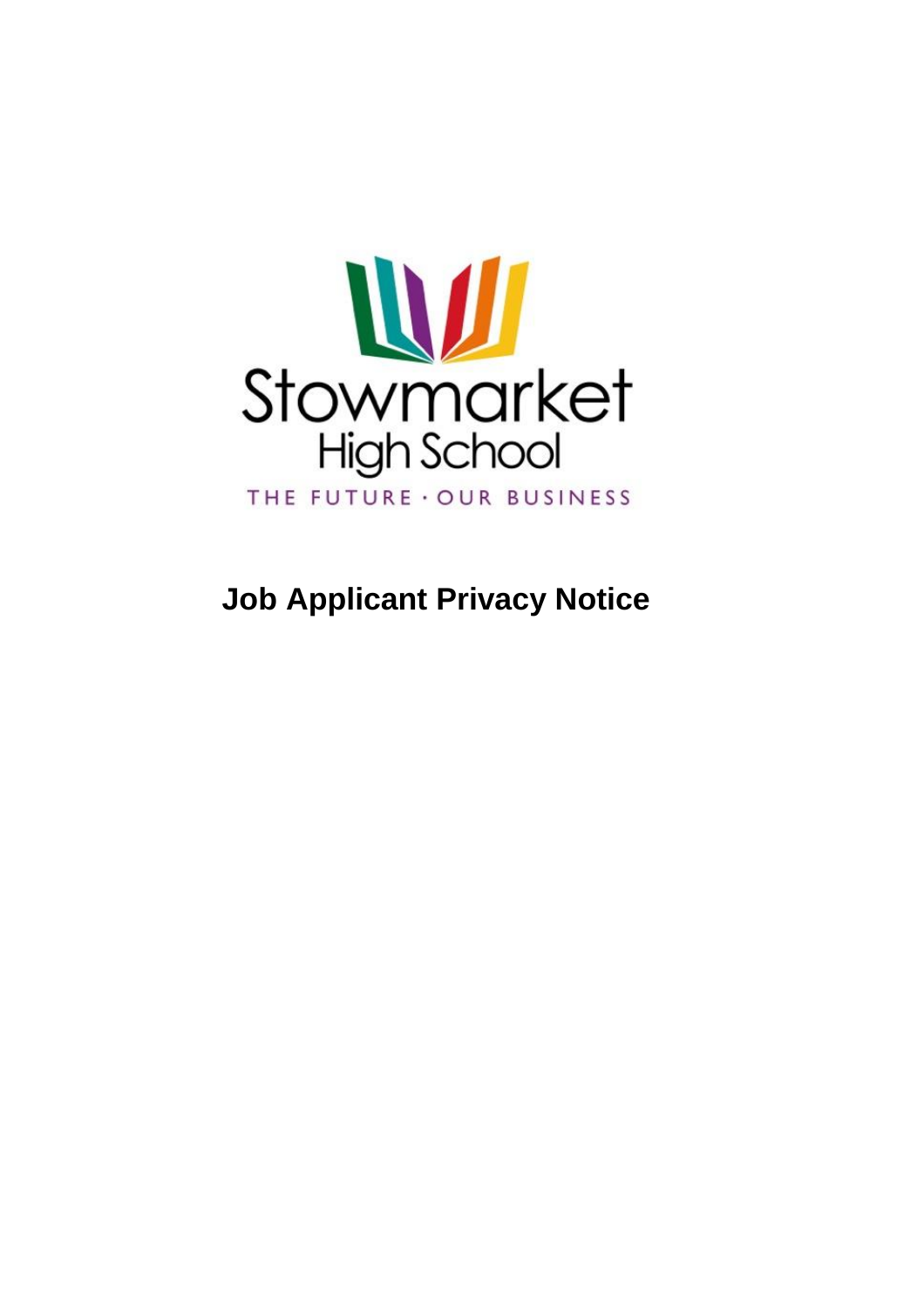As part of any recruitment process, the school collects and processes personal data relating to job applicants. The school is committed to being transparent about how it collects and uses that data and to meeting its data protection obligations.

# **Who We Are**

Under Data Protection legislation, the school is a data controller.

The contact details for the school are as follows:

Headteacher's PA Stowmarket High School Onehouse Road Stowmarket IP14 1QR Tel: 01449 613541 E-mail: enquires@stowmarkethigh.suffolk.sch.uk

# **Our Data Protection Officer**

The school's data protection officer is:

Sian Durrant Data Protection Officer by e-mai[l data.protection@schoolschoice.org](mailto:data.protection@schoolschoice.org)

## **What Information Does the School Collect?**

The school collects a range of information about you. This includes:

- your name, address and contact details, including email address and telephone number;
- details of your qualifications, skills, experience and employment history;
- information about your current level of remuneration, including benefit entitlements;
- whether or not you have a disability for which the school needs to make reasonable adjustments during the recruitment process; and
- information about your entitlement to work in the UK.
- ethnic origin
- nationality
- religion or belief
- sexual orientation
- CCTV

The school may collect this information in a variety of ways. For example, data might be contained in application forms or CVs, obtained from your passport or other identity documents, or collected through interviews or other forms of assessment, including online tests.

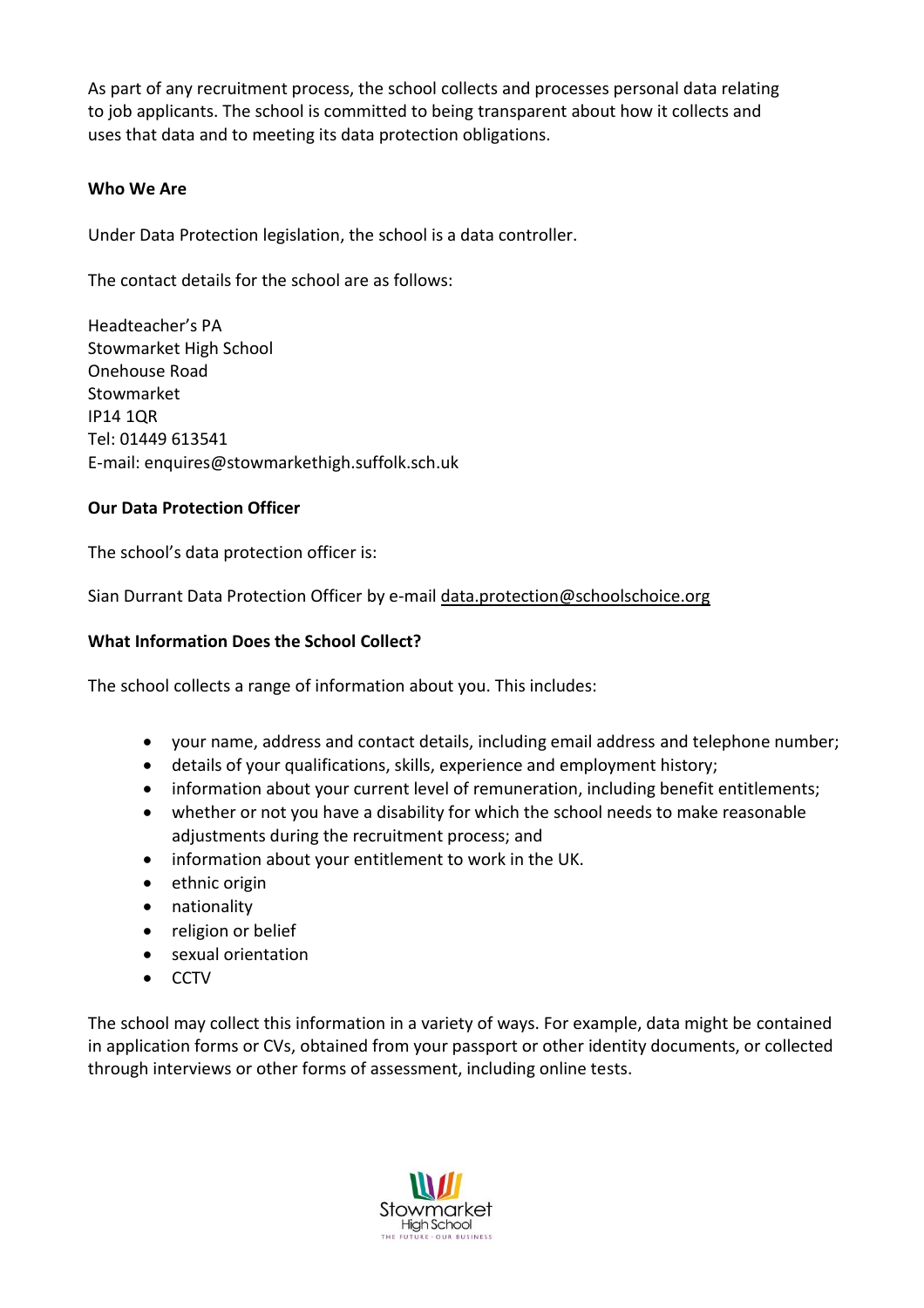The school may also collect personal data about you from third parties, such as references supplied by former employers, information from employment background check providers and information from criminal records checks.

In line with keeping children safe in education the school will contact former employers to obtain references prior to interview.

Data will be stored in a range of different places, including on your application record, in HR management systems and on other IT systems (including email).

# **Why Does the School Process Personal Data?**

The school needs to process data to take steps at your request prior to entering into a contract with you. It may also need to process your data to enter into a contract with you.

In some cases, the school needs to process data to ensure that it is complying with its legal obligations. For example, it is required to check a successful applicant's eligibility to work in the UK before employment starts.

The school has a legitimate interest in processing personal data during the recruitment process and for keeping records of the process. Processing data from job applicants allows the school to manage the recruitment process, assess and confirm a candidate's suitability for employment and decide to whom to offer a job. The school may also need to process data from job applicants to respond to and defend against legal claims.

The school may process special categories of data, such as information about ethnic origin, sexual orientation or religion or belief, to monitor recruitment statistics. It may also collect information about whether or not applicants are disabled to make reasonable adjustments for candidates who have a disability. The school processes such information to carry out its obligations and exercise specific rights in relation to employment.

For some roles, the school is obliged to seek information about criminal convictions and offences. Where the school seeks this information, it does so because it is necessary for it to carry out its obligations and exercise specific rights in relation to employment.

The school captures CCTV images for the purposes of security and site protection.

If your application is unsuccessful, the school may keep your personal data on file in case there are future employment opportunities for which you may be suited. The school will ask for your consent before it keeps your data for this purpose and you are free to withdraw your consent at any time.

## **Who Has Access to Data?**

Your information may be shared internally for the purposes of the recruitment exercise. This includes members of the HR and recruitment team, interviewers involved in the recruitment process. .

In line with keeping children safe in education the school will contact former employers to obtain references prior to interview.

The school will then share your data with employment background check providers to obtain necessary background checks and the Disclosure and Barring Service to obtain necessary criminal records checks.